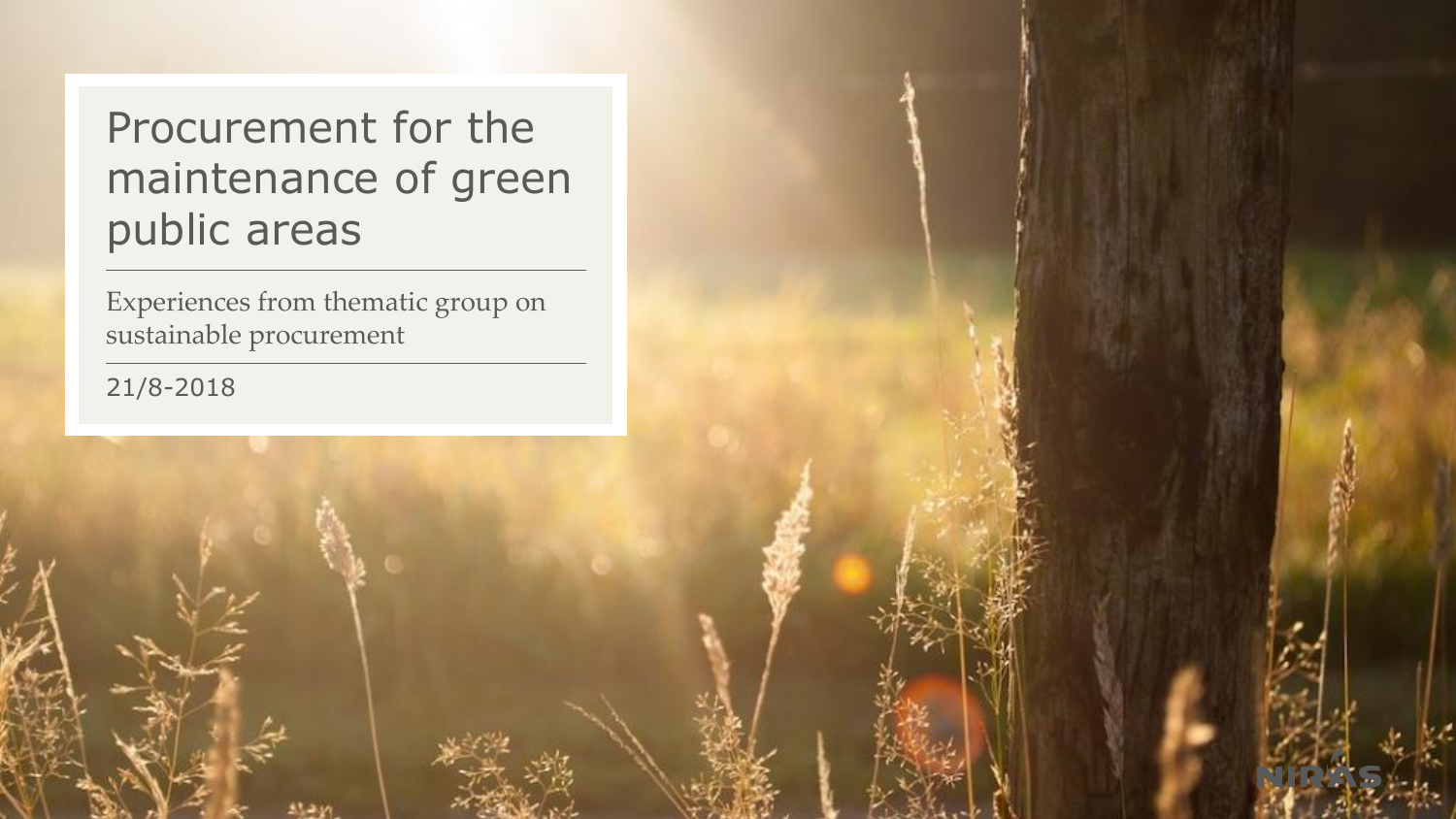# NIRAS

2200 experts,

Consultancy services within…

- GIS, Geodata and Automation
- Infrastructures and building
- Climate adaptation and urban planning
- Water, environment and nature
- Sustainable transition

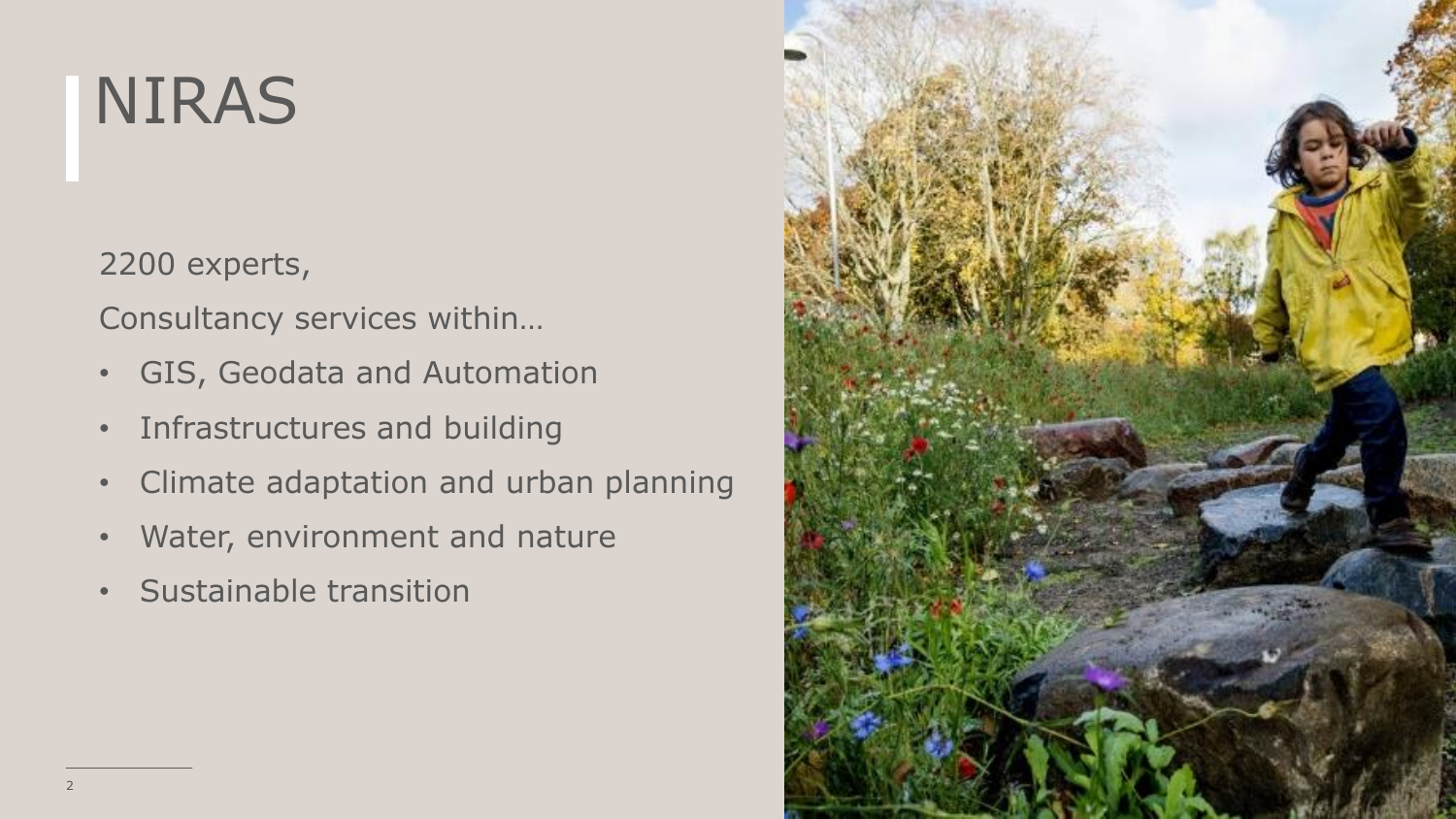## Green Procurement in Denmark



(Eng: Forum for sustainable procurement)

- Knowledge sheering
- Thematic groups
- Conferences
- Newsletter on sustainable procurement



Project Owner:



**Ministry of Environment** and Food of Denmark

Environmental **Protection Agency** 



(Eng: Partnership for Green Public Procurement)

- 20% of public sector represented
- Binding green procurement goals for 12 procurement

areas

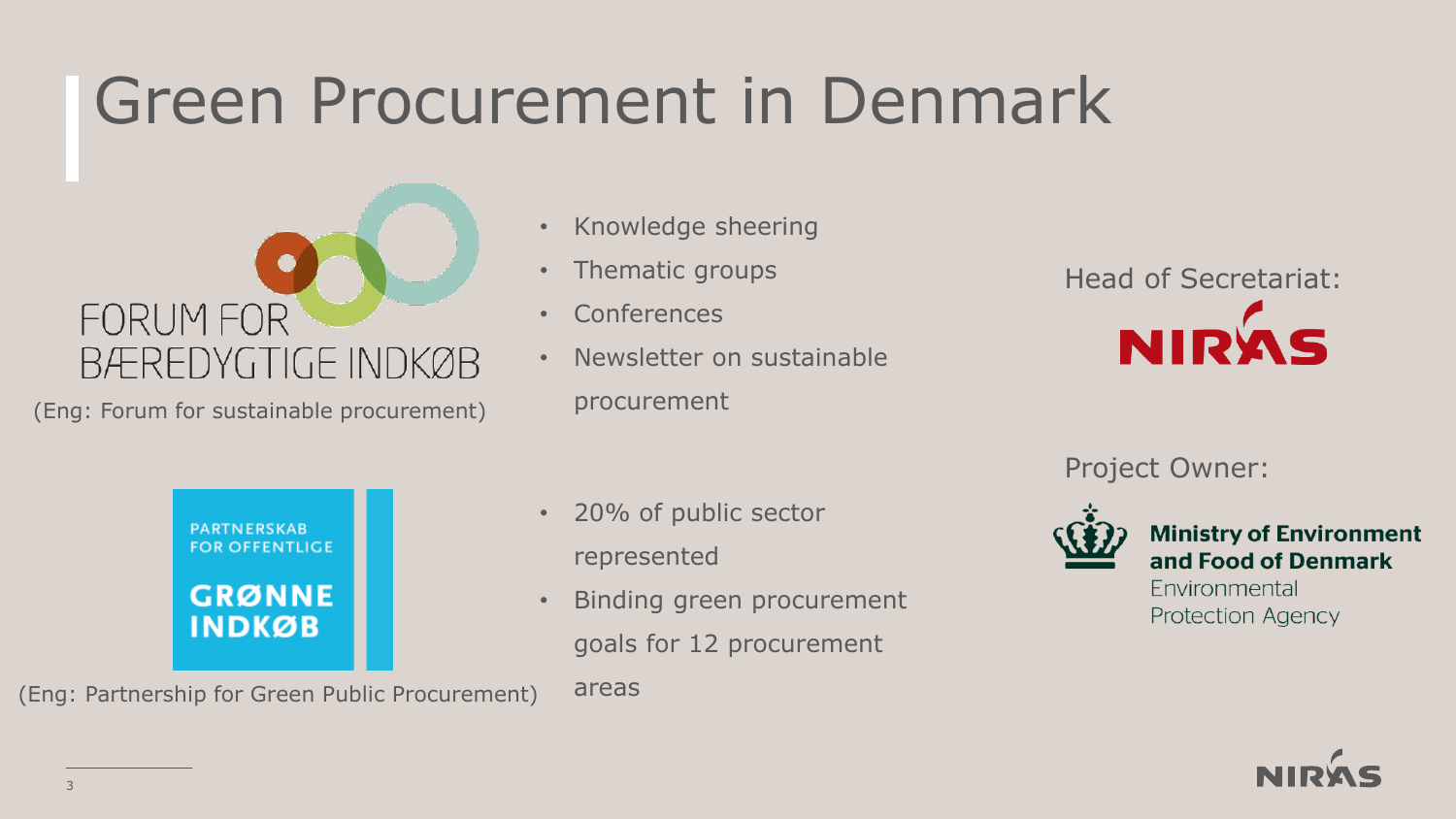## Thematic group on maintenance of green areas

### **Format:**

- Four events from 2017 to 2018
- Four hours meeting with a combination of inspirational presentations

### **Participants:**

Mix of actors:

.

- Suppliers (gardener service, machinery dealer, nursery, contractors…)
- Public and private organization who procure park service (purchasers)
- Professionals and specialist (Consultants, scientist)

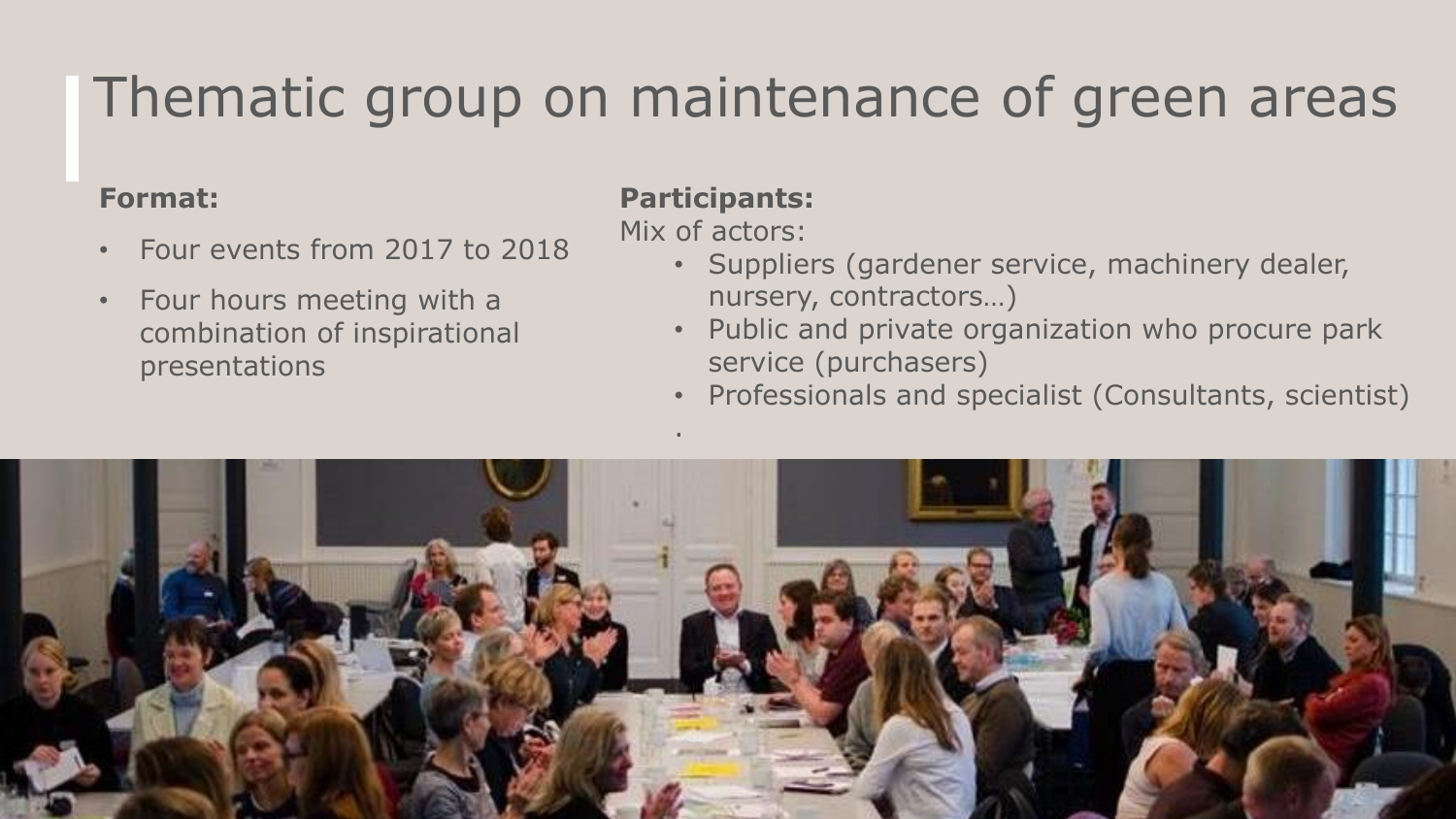## Themes for events

- 1. Meeting
	- Uncover needs and lack of knowledge
- 2. Meeting
	- Workshop on barriers and solutions for sustainable criterias in tenders
- 3. Meeting
	- Display of methods and equipment (mainly weed control)
- 4. Meeting
	- Inspirational presentations, discussions and wrap up

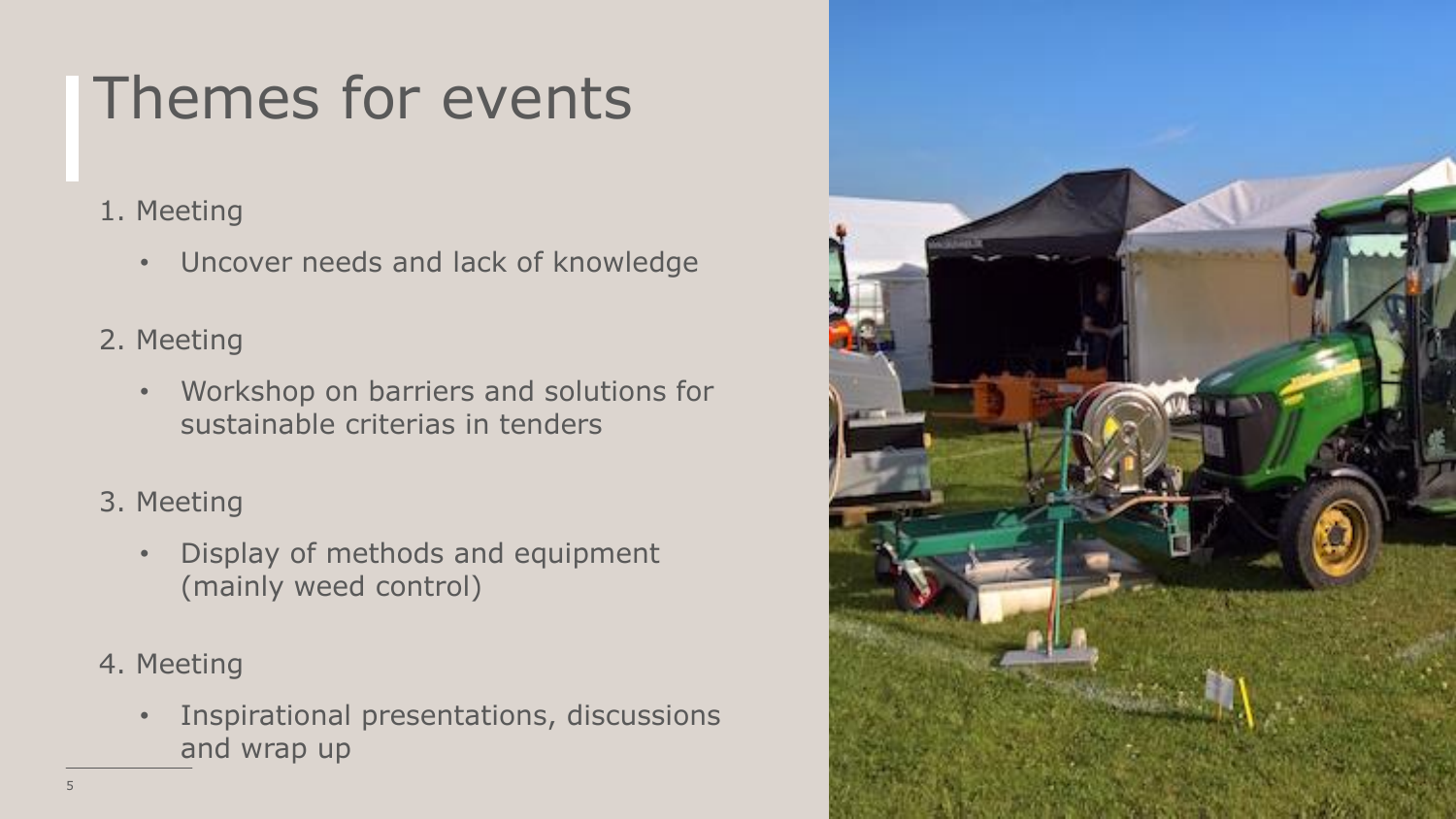# Key takeaways (1)

- Interdisciplinary approach
	- o Public purchasers drive the innovation and the branches has the necessary knowledge
	- o Market dialog before tendering or use of Public–private partnerships tenders
- Knowledge gaps:
	- o Missing unbiased comparative key figures on environmental performance and the ability to compare different impact categories
	- o Missing common language

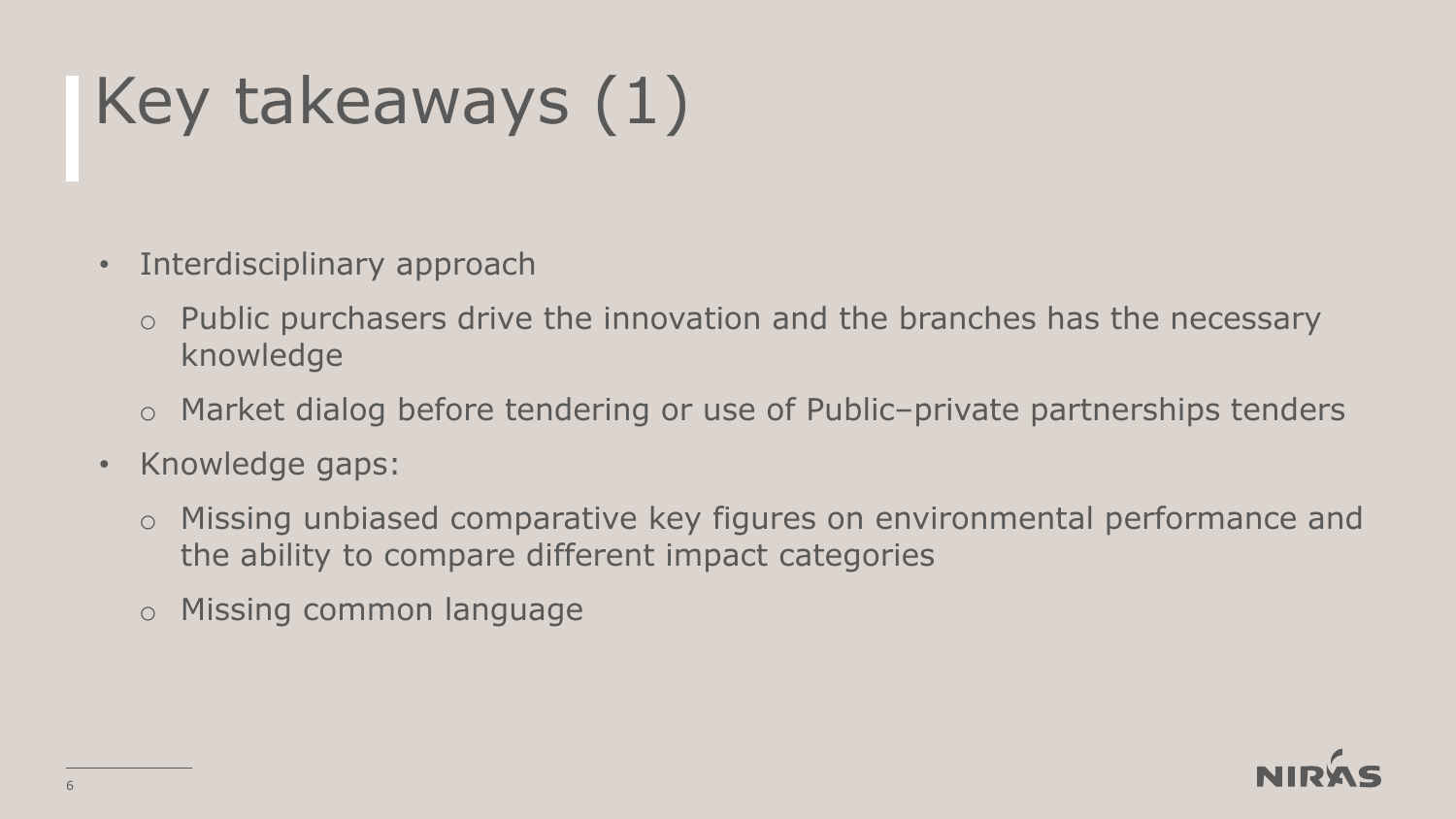# Key takeaways (2)

## **Recommendations for purchasers (selected)**

- Engage in dialog with the market
- Weight quality and environment over lowest price
- Citizen and user involvement is important prior to the tendering
- Use recycled water
- Use new technologies e.g. steam or hot water for weed control
- Use plant based fuel
- Use specialised subcontractors and demand professional employees

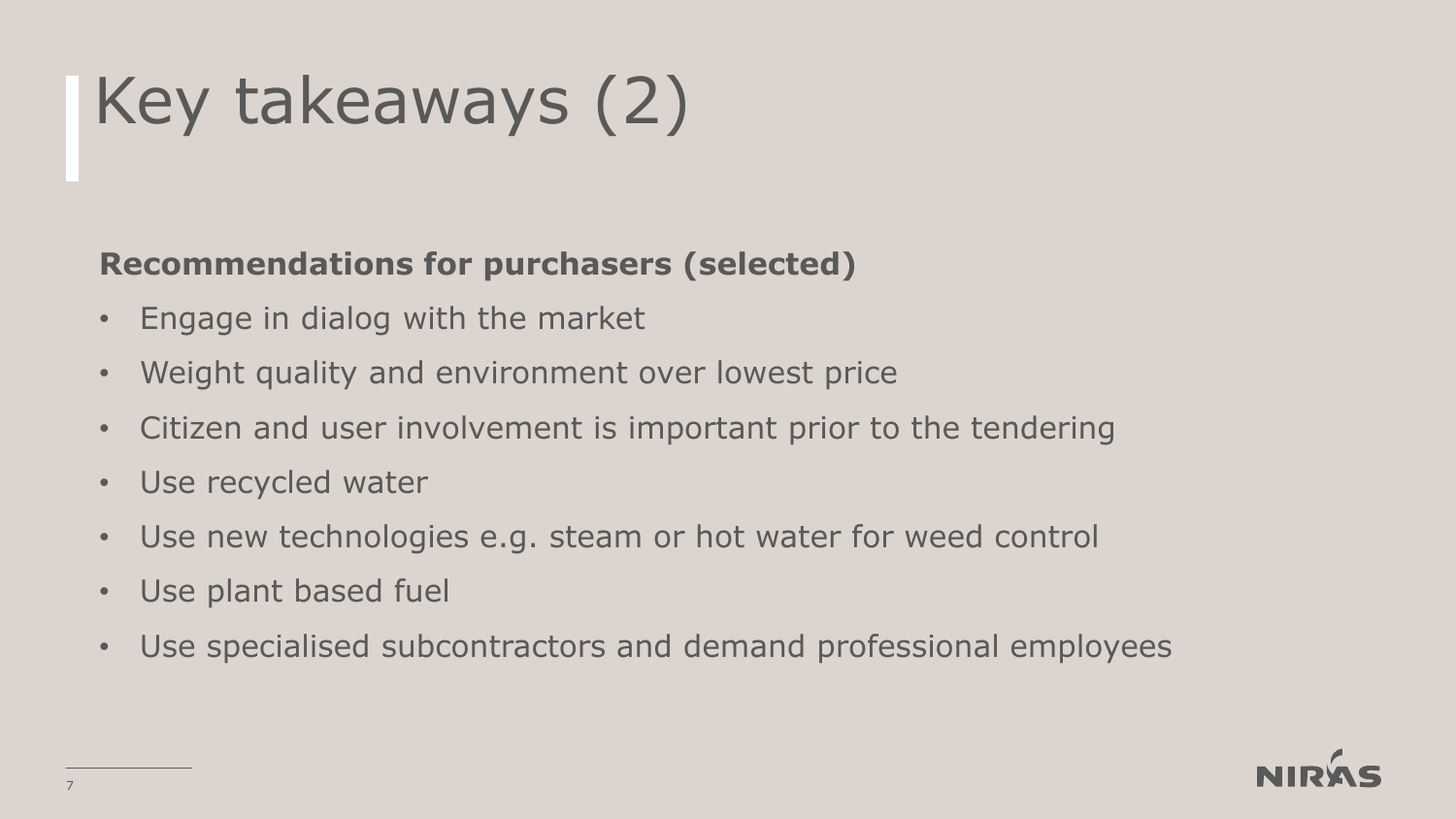# Key takeaways (expanded)

The following recommendation are not verified or approved by the Danish Environmental Protection Agency but are the outcome of the discussion in the thematic group on sustainable maintenance of green areas. The following text is a draft.

#### **Recommendations regarding the initial phase prior to the tender:**

- **Engage in a market dialogue.** Before you start writing your invitation to tender, you should engage in a full or semi-structured market dialogue. It's absolutely essential to learn about how [the market itself suggests to reduce the environmental impacts. Read more about](https://www.kfst.dk/media/49852/dialog-foer-og-under-udbudsprocessen_februar.pdf) market dialogue here [DK text].
- **Send your tender material in consultation.** In the industry consultation specifically request amendments that may reduce environmental impacts.
- **Form of tender.** Make use of the most advantageous offer instead of the offer with the lowest price and award extra points for environmental initiatives. *Copenhagen Municipality* and *Local Government Denmark* [KL] award in this way environmental impacts with 25 % in their tender materials for operation of green areas. *Copenhagen Municipality* requests the suppliers to provide a description of measures to improve the environment, which make be part of the evaluation.
- **User involvement.** Citizen and user involvement is important prior to the tendering. Map and understand the use of the area and obtain the users' input. Maybe it will turn out that there is a wish is for more wild nature with low operational needs and environmental impacts.
- **Collaboration with the building and construction department.** Close collaboration can ensure that operational experiences are incorporated into new construction projects.

#### **Recommendation to environmental requirements in the tender:**

The following points can be used as minimum requirements, if the market dialogue detects that part of . the market can deliver the requested. If it is uncertain how big a share of the market can comply with the requirement, you can chose to present the requirement as a weighted allocation criterion.

• **Water use.** Request the use of recycled water/secunda water for hot water treatment, watering and washing of machines.

- **Pesticides.** In general, the use of pesticides has many negative consequences for the environment. It is today possible to run all activities during establishment and operation of green areas without use of pesticides. *Local Government Denmark* [KL] and the *Danish EPA* have agreed to phase out the use of pesticides. If there is a wish for using pesticides, request that the pesticides have a short decomposition time and that the pesticides are used only where there is weed, using sensor technology. You should further request that the pesticide treatment is carried out when most effectfull (at germination), and that the pesticide treatment is combined with other sorts of treatment.
- **Propellants.** Diesel consumption from the operation of green areas has the biggest single environmental impact. Request the use of alternative propellants, for instance electricity for tools, machines and vehicles. The market may not be in a position to deliver today, and then it becomes important to make this point a criteria that is awarded in the tender evaluation. When requesting electricity as a propellant, also request the supplier for solar cells for recharging. If electricity is not possible as a propellant, request  $2<sup>nd</sup>$  generation bio fuel.

**Need for quality.** Consider basing your tender on Quality description for the operation of green [areas \[DK text\], but consider carefully which quality is needed. Choosing nature grass instead of](https://forskning.ku.dk/find-en-forsker/?pure=files/153756296/Kvalitetsbeskrivelser_rapport_net.pdf) lawn grass will imply lower operation costs and lower environmental impacts. As another example, it may not be necessary that a hedge is made out of only one plant species. Or consider the location in terms of allowed amounts of weed. A more wild nature reduces the operational environmental impacts and helps improving the biodiversity.

- **Heating water for weed control.** Request that the supplier collaborates with the local district heating company regarding refueling of hot water when using thermal treatment of weed. Thereby the diesel consumption for heating of water can be reduced.
- **Request state-of-the-art technology.** Using automation, robots and sensor technology for thermal treatment can result in environmental benefits.

• **Target the tender to specialised subcontractors** (in Danish fagentreprise) or request trained professionals. If the appropriate professionals handle the assignment, you can expect sparring and knowledge about differentiated and optimum care as well as knowledge about plants in relation to optimum care throughout the year. Arrange for a continuous dialogue with the supplier, for instance in monthly status meetings.